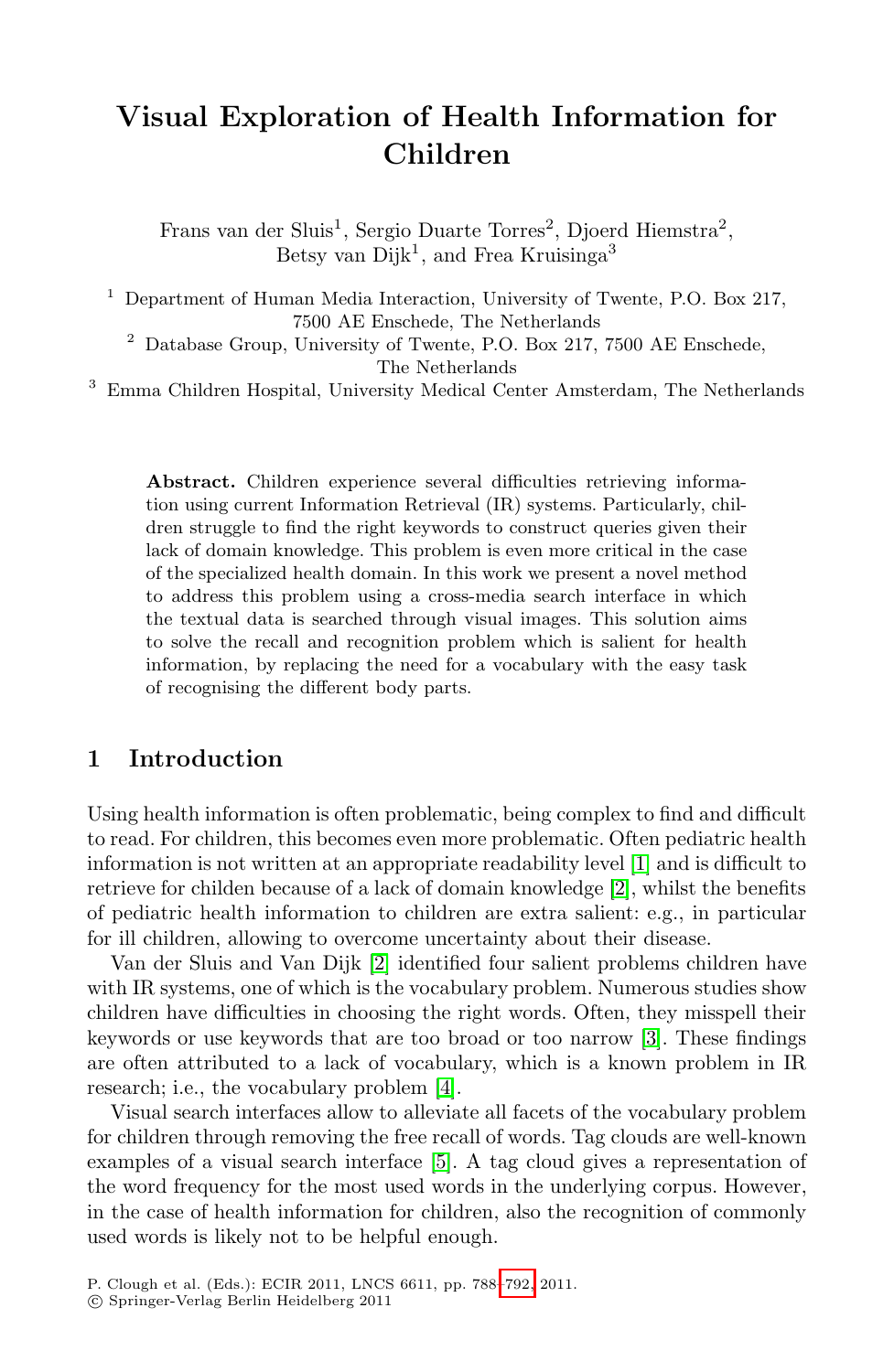To overcome both the recognition and the recall problem, this demo will present a cross-media retrieval interface. This interface reduces the need for the recognition of words by using images to repre[se](#page-1-0)nt easy recognizable body parts. Moreover, to make more complex concepts available, users can zoom-in on certain body parts to make their search more specific. Hence, children can explore health related information through visually exploring the different body parts.

# <span id="page-1-0"></span>**2 Design**

The User Interface (UI) of the demo is shown in Figure 1. Two main functionalities are involved in this UI: visual search and results presentation, both will be further elaborated in the following paragraphs. Moreover, we will first describe the data set and the performed data enrichment allowing for a better mapping on the search metaphor.



**Fig. 1.** Illustration of the user interface

### **2.1 Data Set**

The data utilized in this work consists of metadata describing the items available in the library of one of the largest children's hospitals in the Netherlands. These items represent a collection of diverse media types as books, dvds, coloring pages, etc. The purpose of the hospital's library is to provide trusted information for children about health, diseases, treatments and other physical and emotional issues that commonly arise in the hospital. Currently, the library consists of 560 items and each item is described with title, age appropriateness range, a short description, and an image.

To connect the interface with the search engine, we first determined the body parts and the level of granularity needed for the interface. For this purpose a dictionary of body parts was built based on the Wikipedia categories containing articles with body parts (e.g., *Anatomy*). The identification was carried out by simply matching the entries of the dictionary with the title and description of the items. Given that the recall of this approach is low since few items explicitely mention the body parts in the meta-data, we enriched the data by adding a list of body parts that are related to the content of the items.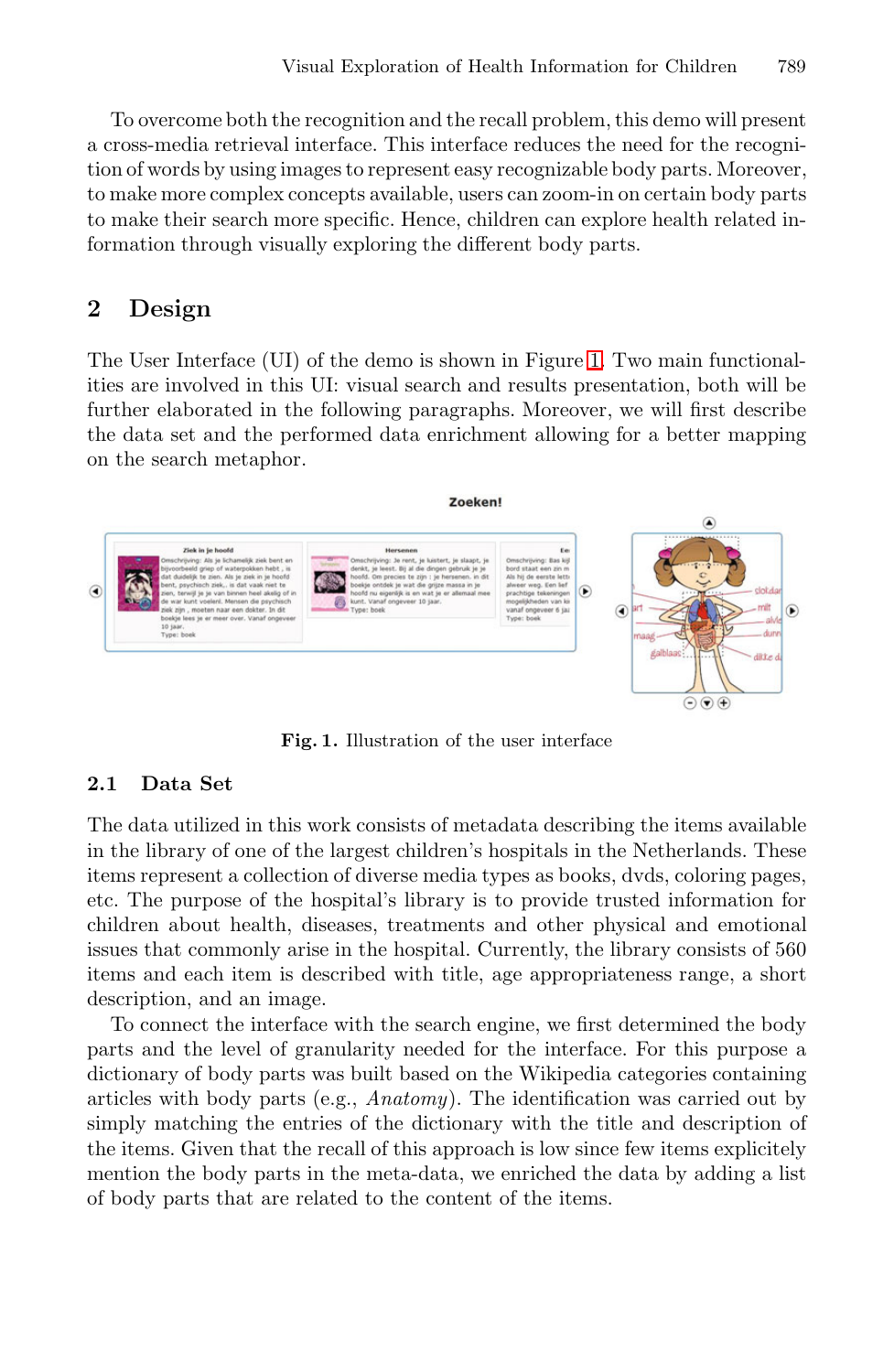#### <span id="page-2-0"></span>790 F. van der Sluis et al.

**Table 1.** Top-5 frequencies per body part obtained by applying simple matching (a) and after enriching the data (b)

| (a) Simple matching. |           | (b) Enriched data. |             |           |
|----------------------|-----------|--------------------|-------------|-----------|
| Body part            | Frequency |                    | Body Part   | Frequency |
| <b>Brain</b>         | 15        |                    | Brain       | 21        |
| Body                 | 16        |                    | Body        | 19        |
| Head                 | 6         |                    | <b>Nose</b> | 12        |
| Eyes                 | 4         |                    | Lungs       | 9         |
| Ears                 |           |                    | Eyes        |           |

This process was performed automatically by [firs](#page-2-0)t identifying the entities from the metadata using Wikipedia, in a similar fashion as in [6]. We establish a relation between an item and a body part if the Wikipedia article associated to one of its entities is connected in the Wikipedia link structure with the article associated to the body part. For example, if one of the entities mentioned in the item description is *deaf*, our system is able to relate the item with the body part *ear* since its Wikipedia article is referred from the article *Deaf*. Using this method allowed us to increase the coverage from 28% to 53%. Table 1 illustrates the most frequent body parts found in our dataset before and after applying the method described to enrich the data.

The search is performed by constructing a query based on the body part that is cli[cke](#page-0-0)d. This query is send to the search engine. We employed the Pf/Tijah engine [7] to index the title, description and the augmented body parts found. The communication between the UI and search engine is performed via the open search protocol [8] which also allows other parties to safely search our data.

### **2.2 Visual Search and Results Presentation**

The search-part of the UI uses an illustration of a body as a search metaphor. As indicated in Section 1, such a metaphor is expected to reduce the vocabulary problem, which is particularly salient with pediatric health information. As Table 1 illustrates, selections can range from the whole body to the brain. This considerable difference in the level of detail creates the need for a zoom-in. We solved this need by using one image which contains a great level of detail, allowing for an image zoom-in to very specific parts (e.g., the ears). Moreover, the image changes when zooming in to highlight the relevant aspects at that level of details (e.g., the brains).

The interaction has been kept deliberately simple: a point and click paradigm is used for both selecting and zooming in, using feedback to make the functionality intuitive. Certain parts of the image are highlighted at any time, indicating a click on the highlighted part will give search results on that part. Moreover, when clicking on a highlighted area, the image will automatically zoom-in, leading to new highlighted areas.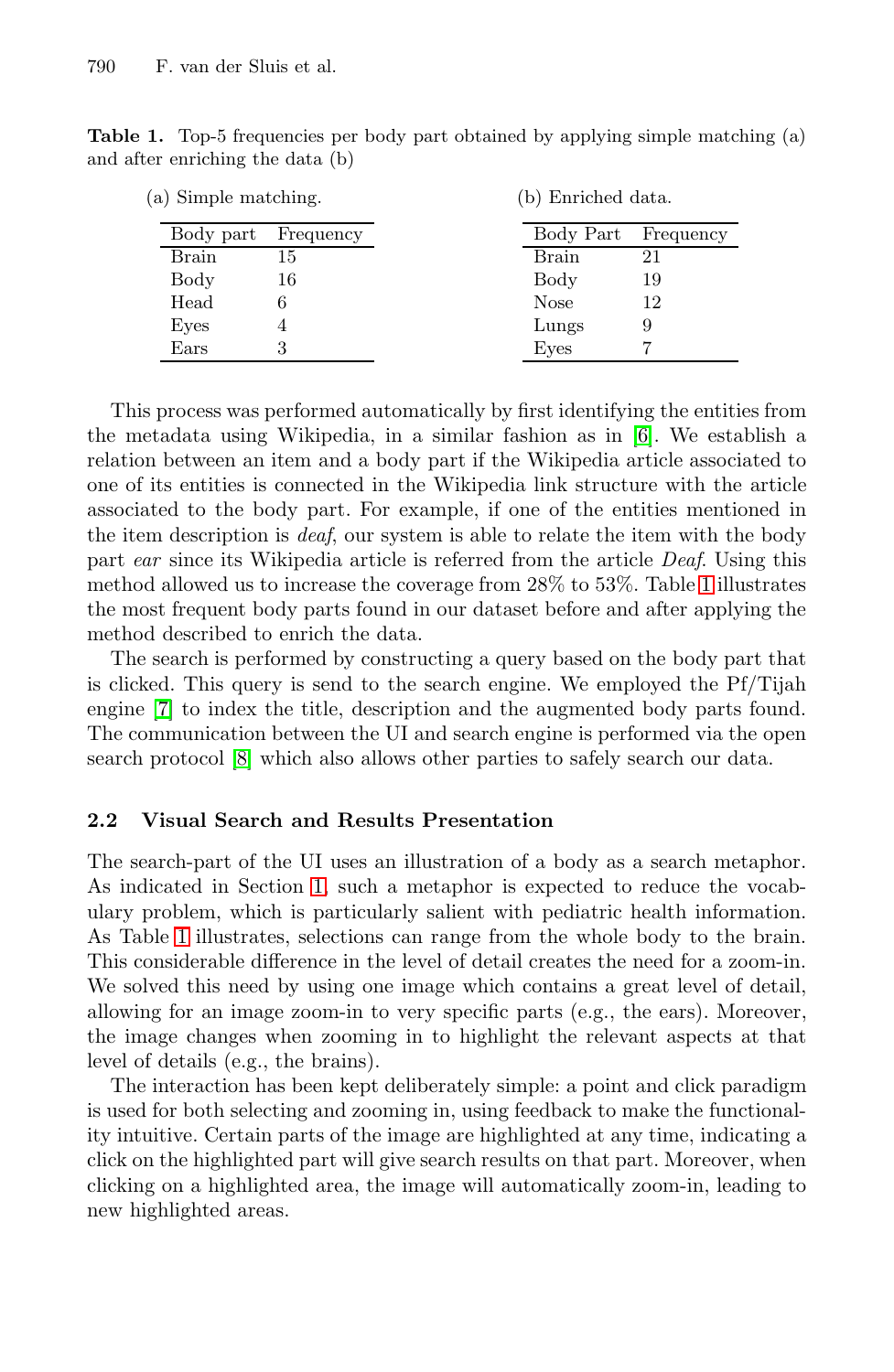# **3 Discussion and Future Work**

This demo presents a novel way to solve a challenging retrieval problem: making often highly specialized health information searchable by less experienced users. Although the presented visual metaphor cannot cover all [th](#page-4-1)e information in the data set it is highly useful for exploring a particular domain of information.

The presented system can work for data written in any language, not relying on the use of words to search, and can work for different visual metaphors and thus different domains as well: any data set can be enriched with its association to a visualized concept using the Wikipedia-based method presented in Section 2.1. However, the reliance on a fixed visual metaphor makes the system fairly query-specific. The idea of basic level categories, indicating that people have common basic concepts for which clear representative images can be found [9], and the availability of resources such as open clip-art can alleviate this problem in the long run.

The presented design incorporated basic findings on interaction of children with IR systems, making it a truly user-centered design, aimed at some of the most salient problems in a particularly difficult domain. The presented demo is ongoing work and will be employed in a children's hospital where each patient has a touch screen to be used for entertainment and informative purposes.

# <span id="page-3-0"></span>**Acknowledgements**

<span id="page-3-1"></span>This work was part of the PuppyIR project, which is supported by a grant of the 7th Framework ICT Programme (FP7-ICT-2007-3) of the European Union.

# <span id="page-3-2"></span>**References**

- 1. D'Alessandro, D.M., Kingsley, P., Johnson-West, J.: The Readability of Pediatric Patient Education Materials on the World Wide Web. Arch. Pediatr. Adolesc. Med. 155, 807–812 (2001)
- <span id="page-3-4"></span><span id="page-3-3"></span>2. Van der Sluis, F., Van Dijk, E.M.A.G.: A closer look at children's information retrieval usage: Towards child-centered relevance. In: Proceedings of the Workshop on Accessible Search Systems held at the 33st Annual International ACM SIGIR Conference on Research and Development in Information Retrieval. ACM, New York (2010)
- 3. Bilal, D.: Children's use of the yahooligans! web search engine: 1. cognitive, physical, and affective behaviors on fact-based search tasks. Journal of the American Society for Information Science 51, 646–665 (2000)
- 4. Furnas, G.W., Landauer, T.K., Gomez, L.M., Dumais, S.T.: The vocabulary problem in human-system communication. Commun. ACM 30, 964–971 (1987)
- 5. Hassan-Montero, Y., Víctor Herrero-solana, A.: Improving tag-clouds as visual information retrieval interfaces. In: Merída, InSciT 2006 Conference (2006)
- 6. He, J., de Rijke, M.: An exploration of learning to link with wikipedia: Features, methods and training collection. In: Geva, S., Kamps, J., Trotman, A. (eds.) INEX 2009. LNCS, vol. 6203, pp. 324–330. Springer, Heidelberg (2010)